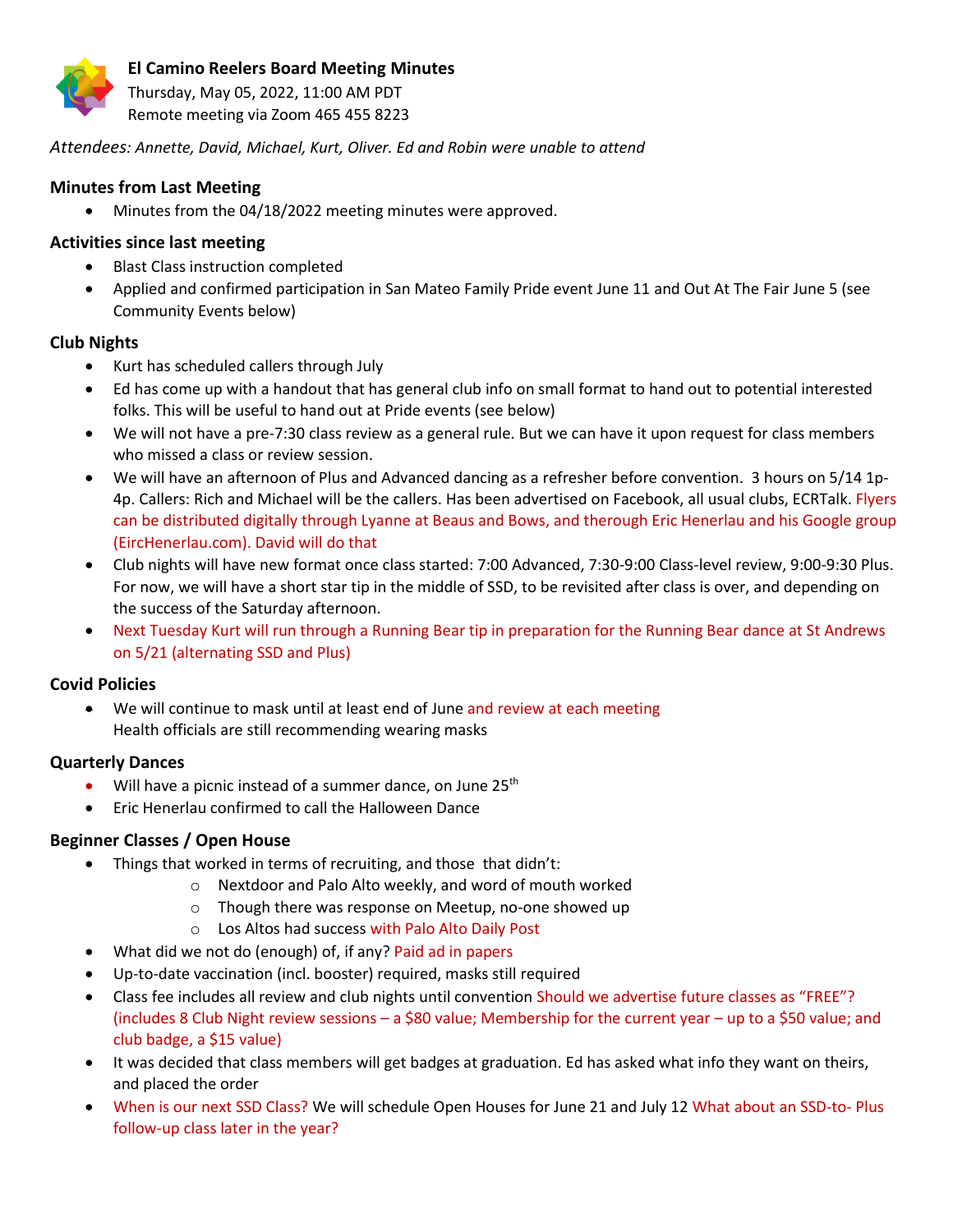# **Community Events**

- San Mateo County Pride 6/11: we applied for table and to dance at stage. Carol is communicating with them. Application accepted and confirmed.
- Azisa has been asking for "brief bio about our performance" and "performance picture" by May 20. Ed to provide.
- Family Pride Day / Out At The Fair at San Mateo County Fair on 06/05. Ed to talk to Kerry McArdle, Coordinator, to see if we can still participate. If yes, he will fill out the Google-Form application. Offered us time on the stage and a free booth.
- Need callers, staff for the tables. Kurt on 6/11, but on 6/5. Michael is available on 6/5. Ed to reach out to members get tables staffed
- From Monica Pelayo Loc[k mpelayolock@historysanjose.org:](mailto:mpelayolock@historysanjose.org) We would like to invite you to perform/get people dancing out our closing event on June 5th. (Closing of Coming Out Exhibit at History Park). This will be outdoors outside the Pacific Hotel on pavement, podium and speaker system provided, masking highly recommended, but not required, 1:45-2:15 pm. We can have a booth 12:30-3:30, or leave flyers at a community organization's booth with their permission. This is unfortunately in direct conflict with the San Mateo County Fair, so we will decline this unless we can't make the Fair happen anymore. Oliver communicated decision to Monica.

## **Membership**

- We should change the Bylaws to replace Mainstream with SSD 50, especially where Full Membership is concerned. Also, there is no more Mainstream dancing at convention, it's been replaced with SSD. So far, Bylaw changes were made in connection with the Board elections since they require the same effort. Amendments need to be approved by 2/3 of the votes. Oliver to investigate and send out a proof copy
- Eric has proposed that we use the IAGSDC club retention program by All Join Hands to propose they pay for the initial set of anniversary bars. Eric has applied, and the application was confirmed as being received.
- We have 11 5-year, 13 10-year, 9 15-year, 8 20-year, 7 25-year, 5 30-year, and 3 35-year bars left, in the locker in the back of the church. Also ordered 5 40-year bars. When will we hand them out?

### **Financials**

- Vic Ceder dance: Net: \$26.50
- From the attendance, this was a successful dance. Looking at past pre-Covid dances, 50/50 was a major contributor to the bottom line, bringing in anywhere from \$65 to \$155. Even with that, we lost money at some dances. Net results were anywhere from \$-321 to \$556. We need volunteers to do 50/50 at our dances
- Tuesday Club Nights: Still losing money weekly, but not unsustainably.
- All Join Hands is possibly offering \$500 to clubs for outreach in addition to a grant for club development if starting a new class. Ed to apply for that.

Here's all you have to do:

(1) Go to iagsdc.org and log in as a member; the log in is key to accessing the application materials; and then go to

### (2[\) https://iagsdc.org/club\\_dev/add](https://iagsdc.org/club_dev/add)

There you will find the instructions and the online application form to fill out for your club.

# **Board / General Meeting**

- New Board has Annette, David, Ed, Michael, Robin, Oliver
- Eric handed over responsibilities
	- o Get mail: Annette needs to get the keys from Eric
	- o Contact with Stan (church): Annette
	- o Schedule zoom meetings: Oliver
	- o Weekly e-mail Sundays: Michael
	- o Meetup posts: Robin
	- o IAGSDC Delegates meeting Alternate: Michael (delegate: Craig)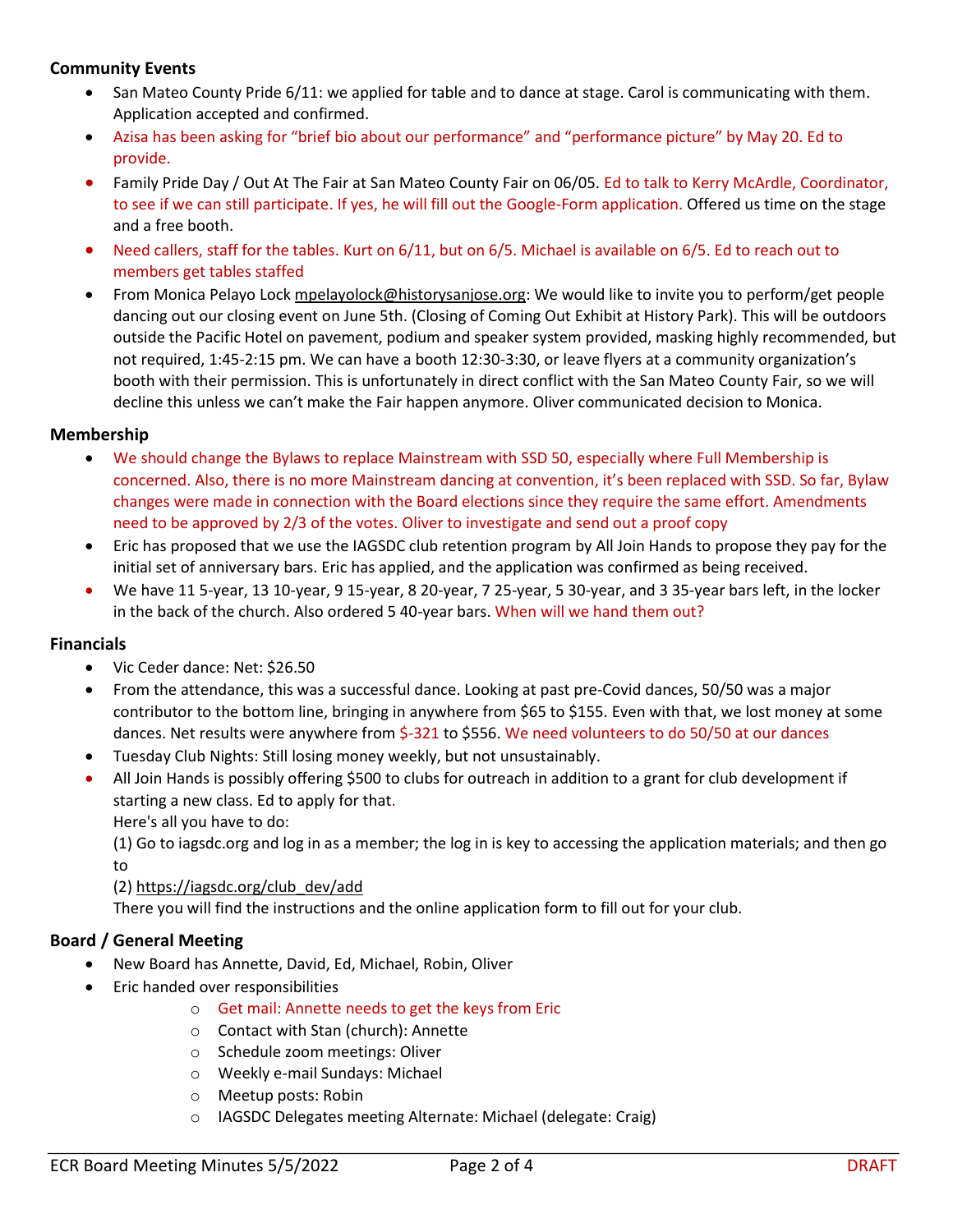- o CC charged for Meetup and Zoom: Ed
- o President: Michael
- o Nextdoor: David, etc.
- o Instagram/Twitter: Eric
- o Surveys: Michael
- Michael has updated the IADSDC website with the current board officers.

## **Other dancing**

## Venue

- Billy de Frank has started to have some in-person events again. Do we want to reach out to BdF, or wait until we started up Fun Nights
- Eric picked up keys for St. Andrews and has made 3 copies. David, Eric, Ed, and Oliver have keys. Kurt got a key from Stan*. Eric will pass his keys on to Annette.*

## Picnic

- Will do it instead of potlucks while St. Andrews kitchen is unavailable and sharing of food is unadvised due to Covid, weather permitting
- Will ask Rich Reel to be part of the next picnic caller roster.
- Next picnic is June 25 in lieu of a summer dance. . Robles park, picnic 1:30, Dancing 2-4. Levels called depends on attendees. Rich will be the caller, we'll ask Mike and James to be the other callers, if not available, Kurt. SSD will be the main focus, with a few calls of other levels. Need a flyer to advertise, post on calendars. David to reach out to Mike. We'll advertise as we do our regular quarterly dances. May need power.

### Fun Nights

- Currently on hold. Doing a couple of Open Houses pre- class begin.
- We previously decided that whenever we resume dancing, the monthly Fun Nights held at St. Andrews (twice a quarter) will move to Tuesday nights from 7:15 PM to 9:00 PM, with full level Plus dancing from 9:00 PM to 9:30 PM. We will advertise the night as starting at 7:00 PM to get people there on time to start dancing by 7:15 PM.
- We are planning on retaining the quarterly Friday Fun Nights at the Billy De Frank Center in San Jose once we feel comfortable doing so. We'll be reaching out to them about starting those up.

### Potluck Nights

- Currently on hold.
- Once we feel comfortable to have shareable food, we will discuss scheduling potluck nights.
- In the meantime, we'll have picnics

### Quarterly Workshops

- Currently on hold
- We want to hold more quarterly workshops. We'd pay \$200 or half the door. Topics we'd like to cover: Gender Swap/APD workshop, for 4 hours.
- Allan was to check with Rob to see how long he thinks a workshop should take, and if he's available for a date yet to be determined. If Rob's not available, Allan will ask the same question of Eric Henerlau.
- Convention Brush-Up for Plus (thars, teacup chain, other rarely-used calls) This might also be handled via the 6 weeks of club nights prior to Convention, as long as we announce the topic of each club night in advance? In the last halfhour of Adv-Class-Plus format?
- APD/DBD Plus. (Again.)
- Square recovery techniques. (Keep the square dancing, and also know how to reset from lines or waves. Ideally, swap people around to get them into the right place before the end of the sequence.)